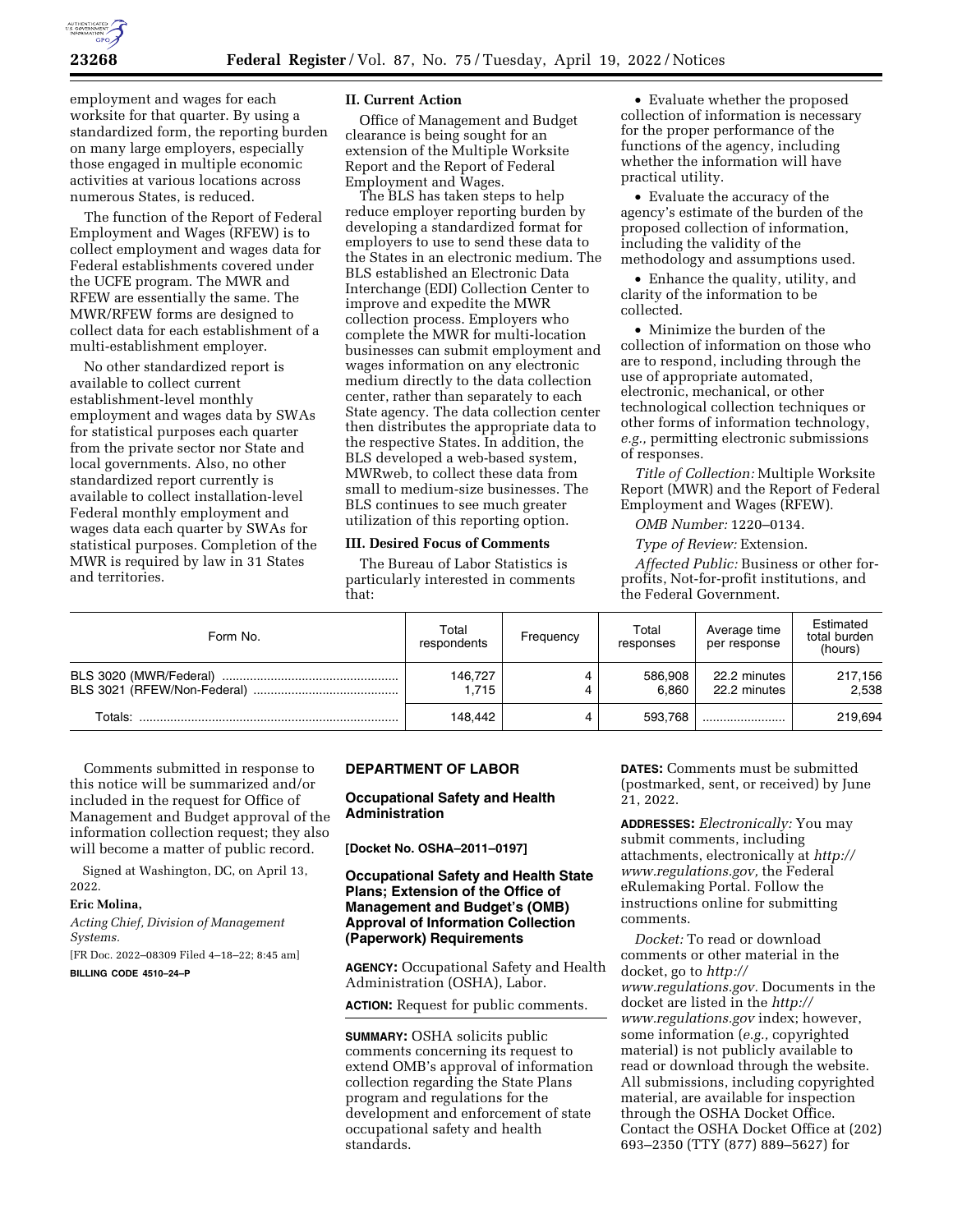assistance in locating docket submissions.

*Instructions:* All submissions must include the agency name and the OSHA docket number for this **Federal Register**  notice (OSHA–2017–0012). OSHA will place comments, including personal information, in the public docket, which may be available online. Therefore, OSHA cautions interested parties about submitting personal information such as Social Security numbers and birthdates. For further information on submitting comments, see the ''Public Participation'' heading in the section of this notice titled **SUPPLEMENTARY INFORMATION.** 

### **FOR FURTHER INFORMATION CONTACT:**

Seleda Perryman or Theda Kenney, Directorate of Standards and Guidance, OSHA, U.S. Department of Labor, telephone (202) 693–2222.

# **SUPPLEMENTARY INFORMATION:**

### **I. Background**

The Department of Labor, as part of a continuing effort to reduce paperwork and respondent (*i.e.,* the State plans) burden, conducts a preclearance process to provide the public with an opportunity to comment on proposed and continuing information collection requirements in accordance with the Paperwork Reduction Act of 1995 (PRA–95) (44 U.S.C. 3506(c)(2)(A)). This program ensures that information is in the desired format, the reporting burden (time and costs) is minimal, the collection instruments are clearly understood, and OSHA's estimate of the information collection burden is accurate. OSHA is soliciting comments concerning the extension of the information collection requirements contained in the series of regulations establishing requirements for the submission, initial approval, continuing approval, final approval, monitoring, and evaluation of OSHA-approved State Plans:

• 29 CFR part 1902, State Plans for the Development and Enforcement of State Standards;

• 29 CFR part 1953, Changes to State Plans for the Development and Enforcement of State Standards;

• 29 CFR part 1954, Procedures for the Evaluation and Monitoring of Approved State Plans; and

• 29 CFR part 1956, State Plans for the Development and Enforcement of State Standards Applicable to State and Local Government Employees in States Without Approved Private Employee Plans.

Section 18 of the Occupational Safety and Health Act (29 U.S.C. 667) offers an opportunity to the states to assume

responsibility for the development and enforcement of state standards through the mechanism of an OSHA-approved State Plan. Absent an approved plan, states are precluded from enforcing occupational safety and health standards in the private sector with respect to any issue for which Federal OSHA has promulgated a standard. Once approved and operational, the state adopts standards and provides most occupational safety and health enforcement and compliance assistance in the state under the authority of its plan, instead of Federal OSHA. States also must extend their jurisdiction to cover state and local government employees and may obtain approval of State Plans limited in scope to these workers. To obtain and maintain State Plan approval, a state must submit various documents to OSHA describing program structure and operation, including any modifications thereto as they occur, in accordance with the identified regulations. OSHA funds 50 percent of the costs required to be incurred by an approved State Plan, with the state at least matching and providing additional funding at its discretion.

#### **II. Special Issues for Comment**

OSHA has a particular interest in comments on the following issues:

• Whether the proposed information collection requirements are necessary for the proper performance of the agency's functions, including whether the information is useful;

• The accuracy of OSHA's estimate of the burden (time and costs) of the information collection requirements, including the validity of the methodology and assumptions used;

• The quality, utility, and clarity of the information collected; and

• Ways to minimize the burden on employers who must comply—for example, by using automated or other technological information collection and transmission techniques.

### **III. Proposed Actions**

The agency is requesting an adjustment decrease to adjust the number of burden hours associated with the developmental steps necessary for certain states in the developmental process, including Maine, Illinois, and Virgin Islands. In addition, the number of CASPAs and State Plan Changes was modified to depict more realistically the current trends in these numbers. As a result, the total burden hours have decreased slightly from 11,369 to 11,055 (a decrease of 314 burden hours).

*Type of Review:* Extension of a currently approved collection.

*Title:* Occupational Safety and Health Plans.

*OMB Control Number:* 1218–0247. *Affected Public:* Designated state government agencies that are seeking or have submitted and obtained approval for State Plans for the development and enforcement of occupational safety and health standards.

*Number of Respondents:* 28. *Frequency:* On occasion; Quarterly; Annually.

*Average Time per Response:* Various. *Estimated Total Number of* 

*Responses:* 1,255.

*Estimated Total Burden Hours:*  11,055.

*Estimated Cost (Operation and Maintenance):* \$0.

### **IV. Public Participation—Submission of Comments on This Notice and Internet Access to Comments and Submissions**

You may submit comments in response to this document as follows: (1) electronically at *[http://](http://www.regulations.gov) [www.regulations.gov,](http://www.regulations.gov)* which is the Federal eRulemaking Portal; (2) by facsimile (fax); or (3) by hard copy. Please note: While OSHA's Docket Office is continuing to accept and process submissions by regular mail, due to the COVID–19 pandemic, the Docket Office is closed to the public and not able to receive submissions to the docket by hand, express mail, messenger, and courier service. All comments, attachments, and other material must identify the agency name and the OSHA docket number for this ICR (Docket No. OSHA–2011–0861). You may supplement electronic submissions by uploading document files electronically. If you wish to mail additional materials in reference to an electronic or a facsimile submission, you must submit them to the OSHA Docket Office (see the section of this notice titled **ADDRESSES**). The additional materials must clearly identify electronic comments by your name, date, and the docket number so the agency can attach them to your comments.

Because of security procedures, the use of regular mail may cause a significant delay in the receipt of comments.

Comments and submissions are posted without change at *[http://](http://www.regulations.gov) [www.regulations.gov.](http://www.regulations.gov)* Therefore, OSHA cautions commenters about submitting personal information, such as their social security number and date of birth. Although all submissions are listed in the *<http://www.regulations.gov>*index, some information (*e.g.,* copyrighted material) is not publicly available to read or download from this website. All